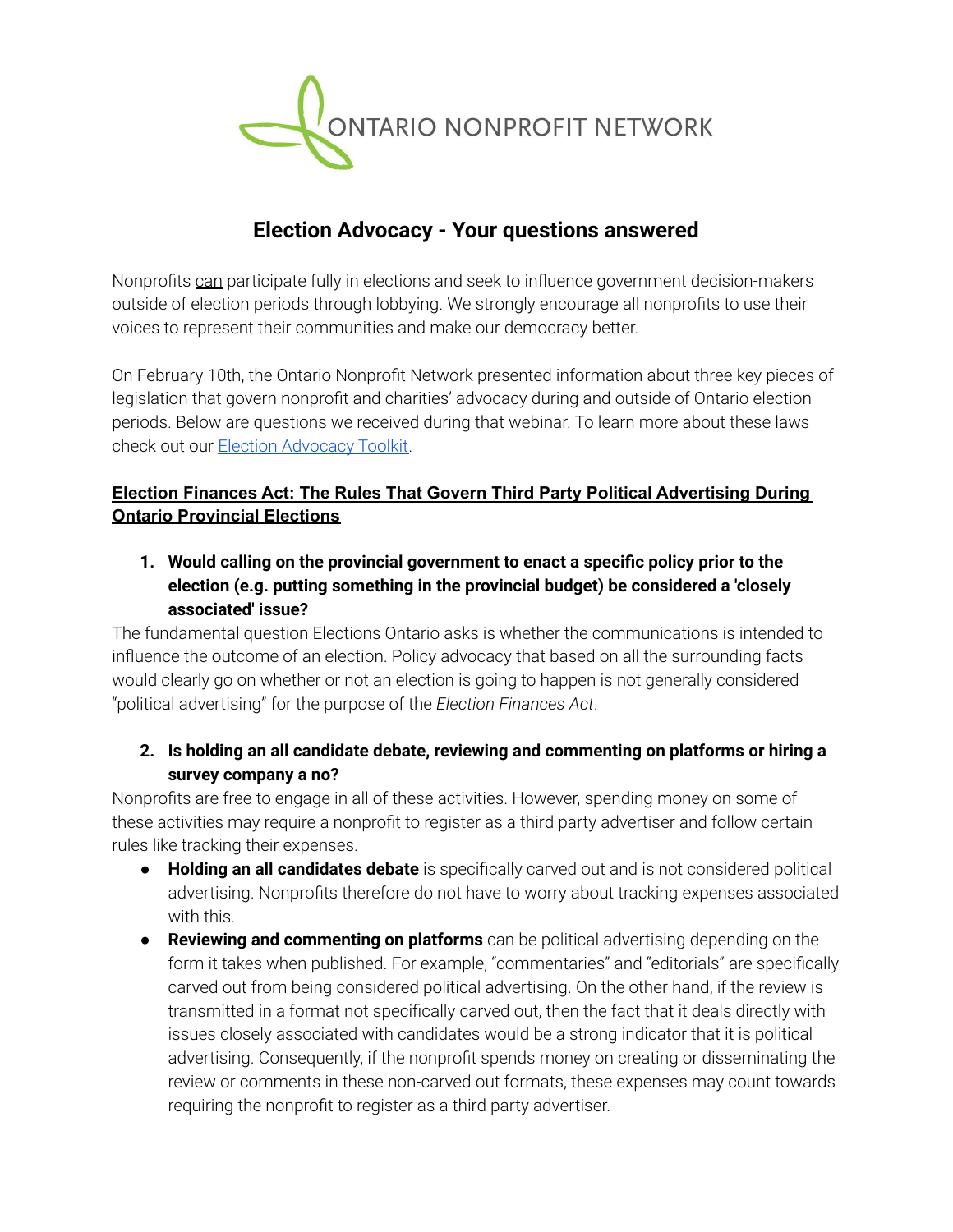

● **Hiring a survey company** may be an expense that counts towards causing a nonprofit to register as a third party advertiser, it depends on the contents of the survey and how the results are used. For example, if the survey concerns voting intention or an issue closely associated with a party or candidate and the results are used in an advertisement clearly intended from context to support or oppose a candidate or party or influence the outcome of the election, then it would be political advertising.

#### **3. Are op-ed pieces that critique current government fall under the carved out newspaper editorials or no?**

The content of the piece is not what's important. As long as it's an editorial transmitted to the public, it falls under the exception.

**4. If you utilize a published peer-reviewed academic paper in your election strategy and outreach tactics, is that considered political advertising? No guidance from Elections Ontario on transmission of academic published research, only on other things.**

Peer-reviewed articles (besides commentaries) are not specifically carved out by the Election Finances Act and therefore are subject to the general rules of what counts as political advertising.

**5. If the government releases a report on housing, does responding to this paper and sharing it with the community fall under the rules of advocacy if we are not making a partisan stance but raising questions about the implications?**

Political advertising is not limited to partisan communications. Advertising that address an issue closely associated with a party, candidate, or leader may be considered political advertising if it appears from context that it is intended to influence the outcome of the election. Furthermore, the format of the response also matters. If it is in the form of an editorial or commentary, then it may be carved out altogether.

# **6. I was under the assumption that any advocacy on an issue "closely associated" with a party or candidate is considered political advertising?**

Yes, this is generally true. However, the Election Finances Act carves out certain exceptions that, regardless of their content, can never be considered political advertising (e.g. editorials, debates, etc.).

# **Carved out formats (activities that are never considered as political advertising under Election Finances Act):**

• An editorial transmitted to the public,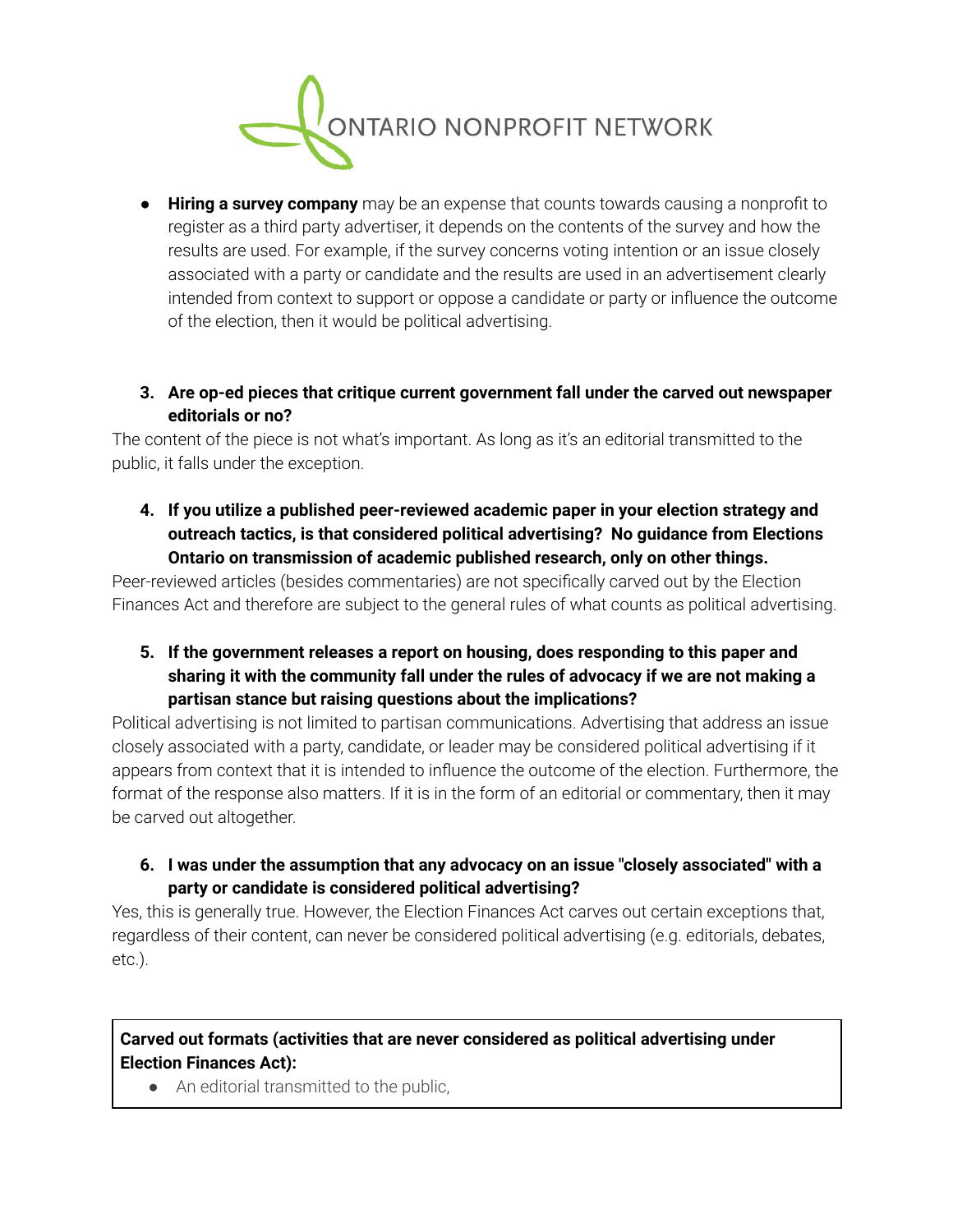

- A debate transmitted to the public,
- a speech transmitted to the public,
- an interview transmitted to the public,
- a column transmitted to the public.
- a letter transmitted to the public,
- a commentary transmitted to the public,
- News transmitted to the public,
- the distribution of a book, or the promotion of the sale of a book, for no less than its commercial value, if the book was planned to be made available to the public regardless of whether there was to be an election,
- Direct communications to members or employees.
- Individuals communicating personal political views on the internet on a non-commercial basis.
- telephone calls to electors only to encourage them to vote;

#### **7. Does using a website or software that we already had/purchased prior to the pre-election period for outreach or advocacy work count as a third party expense?**

Expenses incurred prior to the pre-election period do not count towards the minimum spending requiring registration or the spending limits under the Election Finances Act.

## **8. If you have been advocating for a particular policy position starting before the pre-election period, does staff time still count towards the \$500 ad spending max, or would it be considered to be like your web hosting costs - you use that all the time?**

Elections Ontario Handbook for Third Parties says as follows: "If the purpose of the advertising is to promote a pre-existing advocacy campaign, it is less likely that this will be viewed as political advertising. Where an advertisement may have more than one purpose, the Chief Electoral Officer considers whether the main purpose of the advertisement is related to an election."

**9. If we have asks in a one-pager that when published (for free on our webpage that incur no extra expenses) are not aligned with any party, and then during the election period a party publishes part of their platform that is the same as our ask, would that be "close association" and should we pull our ask down off our website. What if a political party takes your campaign and you were working on it first?**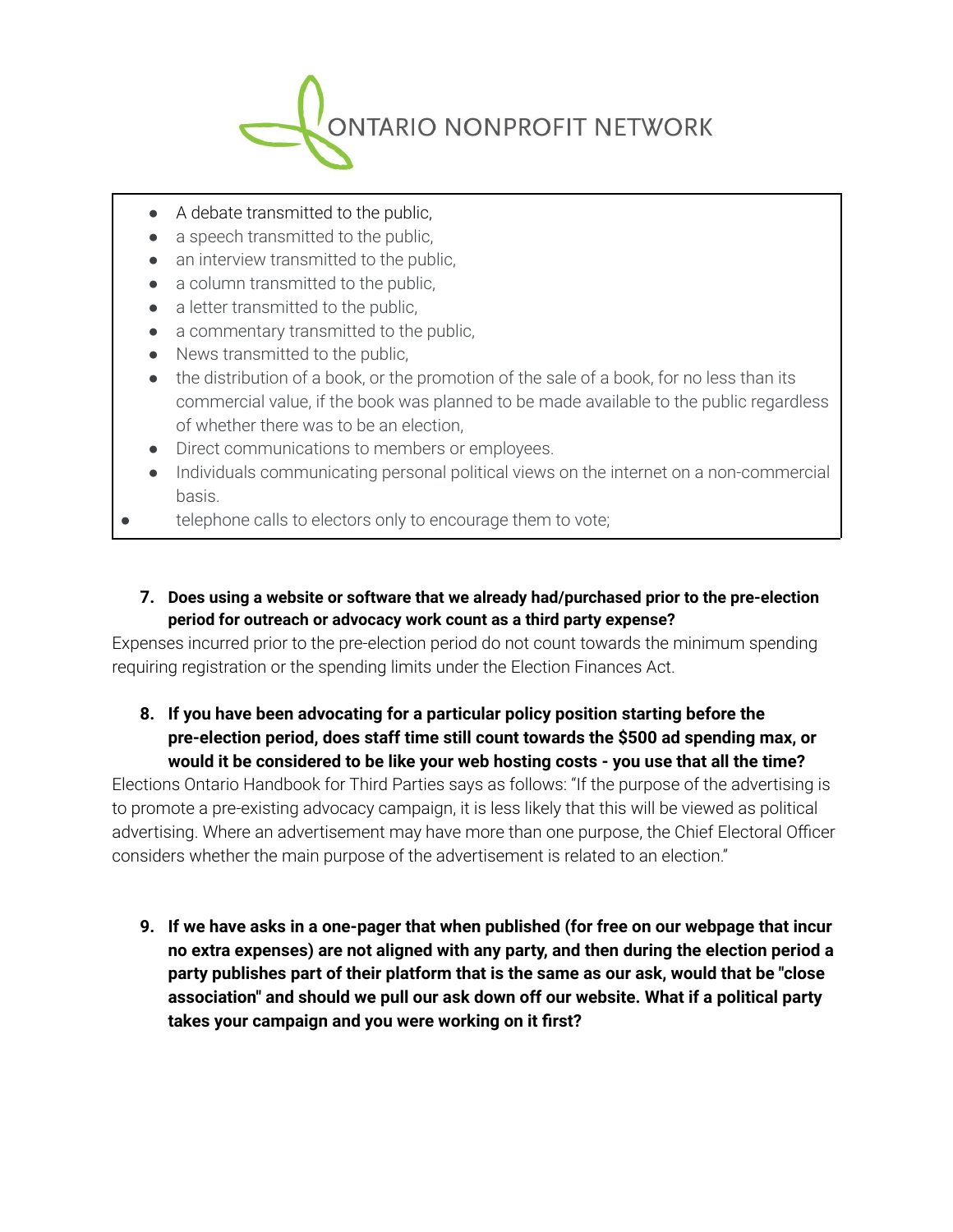

Elections Ontario 2022 Handbook for Third Parties says as follows

"When election day is further away (for example, at the beginning of the "non-election period"), it will be less clear what issues are likely to be "closely associated" with a party, its leader, or a candidate in relation to the upcoming election. Advertising placed earlier in the non-election period is therefore less likely to constitute "political advertising" than advertising placed later in the non-election period or during the election period."

Elections Ontario looks at ads from the perspective of the time they are placed, and not necessarily what becomes of them. On the other hand, once it is clear that an issue is closely associated with a party, candidate, or leader, ongoing expenses (including the cost of production) may be considered election advertising. Consequently, if a nonprofit puts out a one-pager on issues it can reasonably expect parties or candidates to take a position on, then it may be prudent to be prepared to count those expenses towards registration (e.g. keep track of time and resources spent on production). However, there may be no need to register if ultimately no party or candidate in fact does take a position on the issue.

#### **10. Do volunteers need to register for advocacy?**

If an organization is entirely volunteer run and there are less than \$500 in expenses associated with the advertisements than they need not register.

#### **11. What are the main precautions for an Executive Director of a NFP to assist with or support a candidate - that is also a board member.**

Third parties are not allowed to collude with candidates and their advertising campaigns. Consequently, nonprofits must be carful not to coordinate advertising campaigns with the candidate. Where the candidate is known to be associated with the issue that the organization advocates on, this may affect the likelihood of the nonprofit's issue-advocacy being treated as political advertisement.

## **12. Are foundations that have charitable status not allowed to support election advertising as well?**

Correct. Registered charities, whether public foundations, private foundations, or charitable organizations are not allowed to make contributions to others to do political advertising. However, charities can do their own political advertisements, as long as they are nonpartisan and in furtherance of the charity's stated purposes.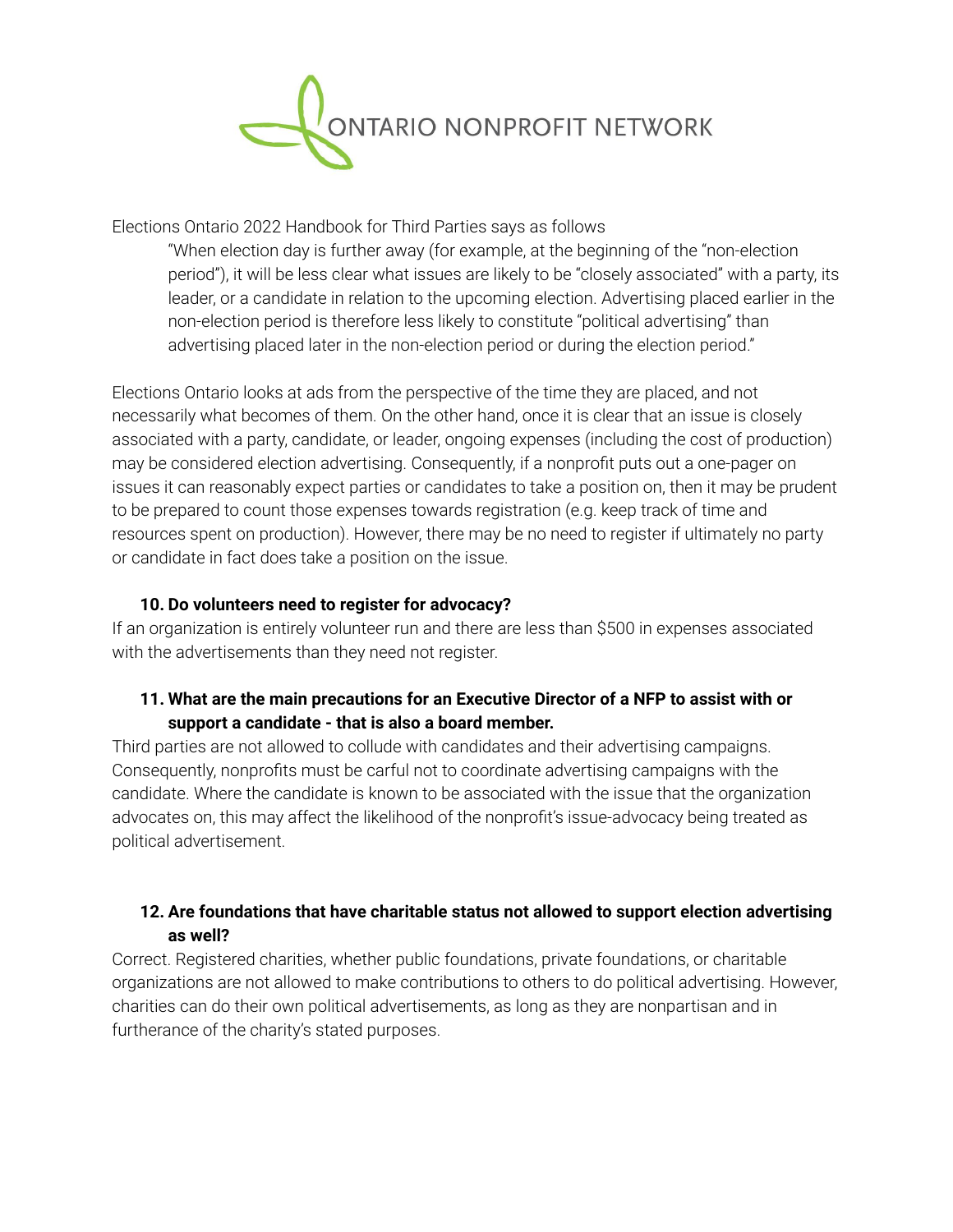

# **13. If a national org has a website and that national group is located in another province, can they "loan" that website to the Ontario chapter for use in our provincial election campaign?**

Eligible contributions includes the contribution of money, goods, and services. If the website of an organization that is not resident nor carries on business in Ontario is "loaned" in a way which transfers a good or service to the third party, then they may be accepting an ineligible contribution.

## **14. How do the rules differ when applied to municipal elections? Does the same \$500 limit apply before requiring registration?**

Third party advertising during municipal elections is governed by the *Municipal Elections Act*. The Government of Ontario puts out a [guide](https://www.ontario.ca/document/2018-guide-third-party-advertisers) for each election. The 2022 Guide has not been posted yet. Each municipality sets many rules that applies and provides further details on the rules that apply. The rules differ in a number of significant ways, such as.

- All third party advertisers must register.
- Registration is done with the municipality rather than provincial clerk.

#### **15. Does volunteer time count?**

No, volunteer time does not count as an expense towards political advertising.

#### **16. Advertising = social media? so no paying for Facebook ads?**

Nonprofits are allowed to pay for Facebook ads as well as any other form of advertisement. Where they pay more than \$500 for political advertisements during the election or pre-election periods, they must register as third party advertisers.

# **17. I'd appreciate some clarity on the pre-election period subject to these rules**

This only applies to fixed date general elections. For third parties, the non-election period represents the 12-month period preceding the date the writs are issued (i.e. when the election officially starts).

## **18. Are there restrictions on when a representative from an organization can meet with a candidate for a municipal election to discuss issues that organization is lobbying for (particularly issues the organization lobby for continually)?**

Meetings with decision-makers are not governed by the Election Finances Act. Additionally, Election Finances Act does not deal with municipal candidates. However, there may be local bylaws that deal with elections and lobbying which govern this.